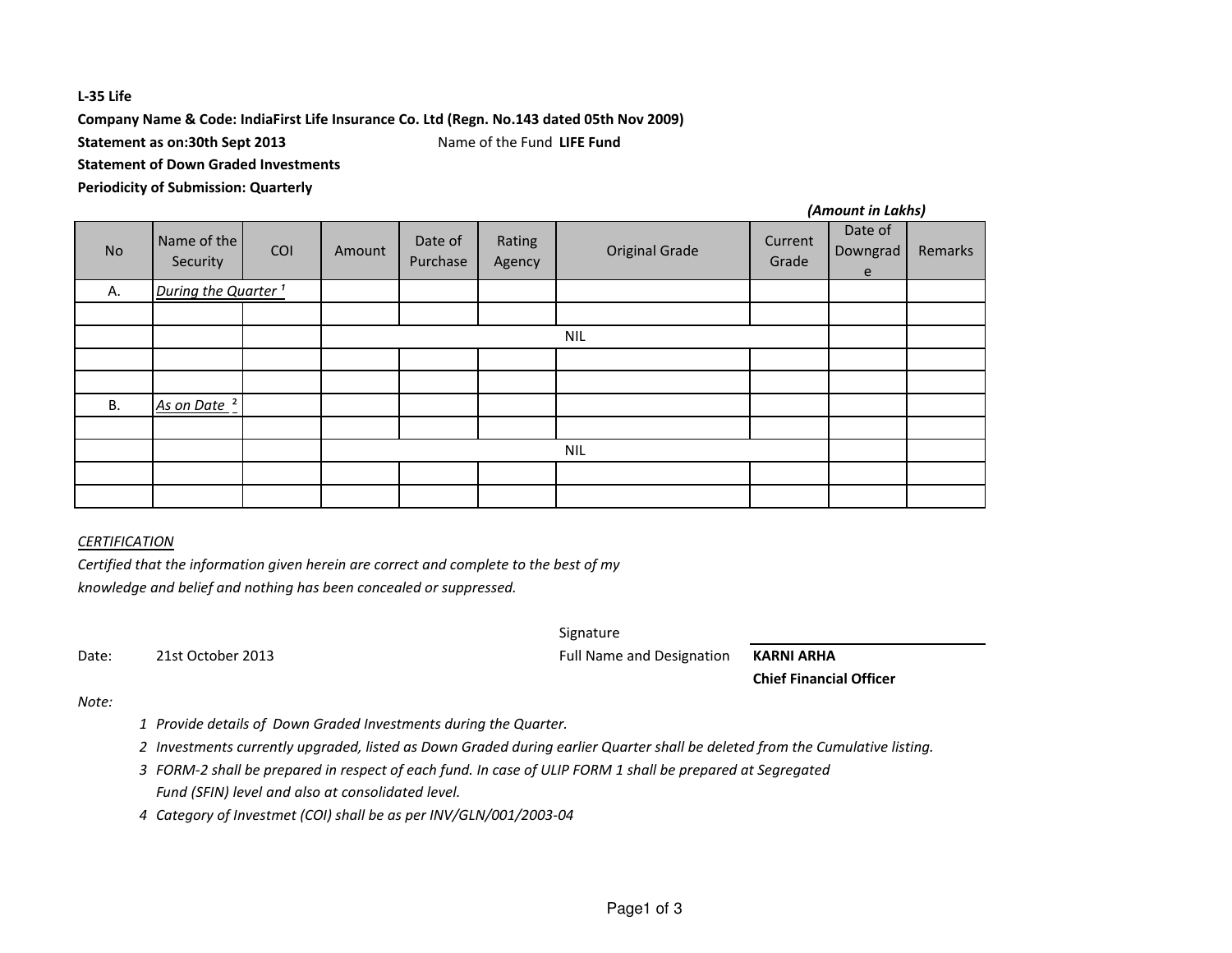### **L-35 Pension and General Annuity Fund**

**Company Name & Code: IndiaFirst Life Insurance Co. Ltd (Regn. No.143 dated 05th Nov 2009)**

**Statement as on:30th Sept 2013**

 Name of the Fund **Pension and General Annuity FundStatement of Down Graded Investments**

**Periodicity of Submission: Quarterly**

| <b>No</b> | Name of<br>the<br>Security      | COI | Amount     | Date of<br>Purchase | Rating<br>Agency | <b>Original Grade</b> | Current<br>Grade | Date of<br>Downgrad<br>e | Remarks |
|-----------|---------------------------------|-----|------------|---------------------|------------------|-----------------------|------------------|--------------------------|---------|
| Α.        | During the Quarter <sup>1</sup> |     |            |                     |                  |                       |                  |                          |         |
|           |                                 |     |            |                     |                  |                       |                  |                          |         |
|           |                                 |     | <b>NIL</b> |                     |                  |                       |                  |                          |         |
|           |                                 |     |            |                     |                  |                       |                  |                          |         |
|           |                                 |     |            |                     |                  |                       |                  |                          |         |
| В.        | As on Date <sup>2</sup>         |     |            |                     |                  |                       |                  |                          |         |
|           |                                 |     |            |                     |                  |                       |                  |                          |         |
|           |                                 |     |            |                     |                  | <b>NIL</b>            |                  |                          |         |
|           |                                 |     |            |                     |                  |                       |                  |                          |         |
|           |                                 |     |            |                     |                  |                       |                  |                          |         |

### *CERTIFICATION*

 *Certified that the information given herein are correct and complete to the best of myknowledge and belief and nothing has been concealed or suppressed.*

Date: 21st October 2013

SignatureFull Name and Designation

**KARNI ARHA**

**Chief Financial Officer**

*(Amount in Lakhs)*

### *Note:*

- *<sup>1</sup> Provide details of Down Graded Investments during the Quarter.*
- *<sup>2</sup> Investments currently upgraded, listed as Down Graded during earlier Quarter shall be deleted from the Cumulative listing.*
- *<sup>3</sup> FORM-2 shall be prepared in respect of each fund. In case of ULIP FORM 1 shall be prepared at Segregated Fund (SFIN) level and also at consolidated level.*
- *<sup>4</sup> Category of Investmet (COI) shall be as per INV/GLN/001/2003-04*